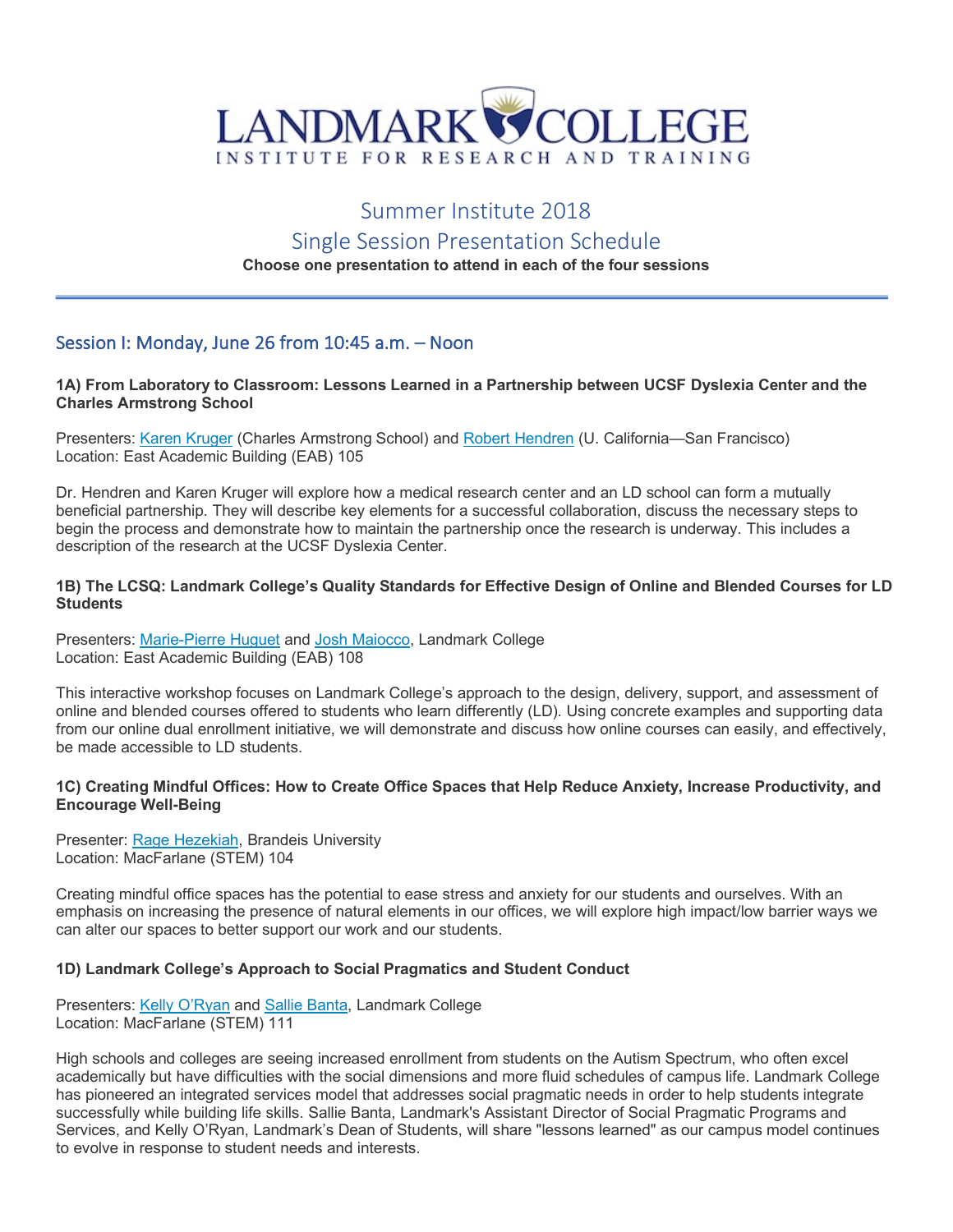# Session II: Tuesday, June 25 from 9:00 – 10:15 a.m.

### **2A) Professional Life Coaching for College Students with AD/HD**

Presenters: Kyle Pearson and Tara Lang, Tulane University Location: East Academic Building (EAB) 105

This presentation aims to outline common challenges faced by college students with AD/HD and to share the impact that Tulane Success Coaching has had with academic success and persistence. This presentation will also outline the model Tulane Success Coaching uses to support students with AD/HD and offer strategies that will help to support students in their academic success.

#### **2B) Developing Leaders in Your Classroom: How to Help Your Students Reach Their Full Potential**

Presenter: Dr. Nicole Rankine, John Maxwell Team Location: East Academic Building (EAB) 108

The growth and development of people is the highest calling of leadership. Whether you are in the classroom or an administrator of students with LD, there is no greater responsibility than equipping, nurturing and developing potential leaders. This session will help you map out a plan of action for recognizing the potential in your students so that you can grow them into leaders.

#### **2C) ASD Physical Education & Wellness Initiative**

Presenter: Todd Miller, Landmark College Location: MacFarlane (STEM) 104

Learn about Landmark College's innovative approach to offering physical education to students who have difficulty with physical activity and social skills. Using movement skill themes, students are introduced to a survey of popular sports and lifetime fitness activities.

#### **2D) Helping Adolescents Get Back on the Path to Pride and Success**

Presenter: Eleanor A. Maddock, Paul Cuffee Upper School Location: MacFarlane (STEM) 111

This session focuses on how educators can support students' development of prosocial behaviors to improve quality of life both in and out of the classroom. Practical strategies such as use of neutral language and specific praise will be discussed.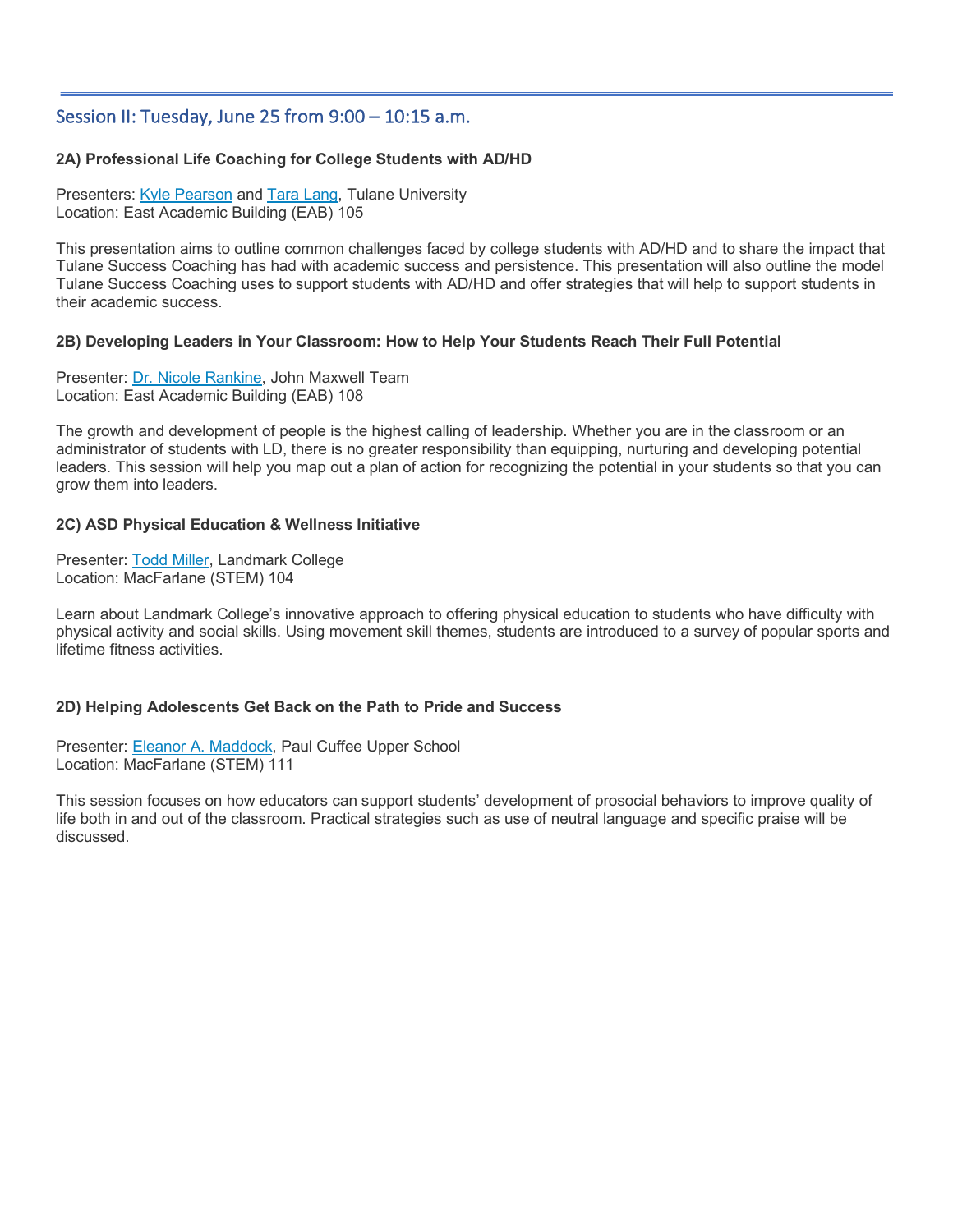# Session III: Tuesday, June 25 from 10:45 a.m. – Noon

# **3A) "Fitting In So We Can Stand Out" Supporting and Coaching Adolescents with Social Cognitive Challenges**

Presenter: Micky Pratt, The Marvelwood School Location: East Academic Building (EAB) 105

Ī

For adolescents who have social competency challenges, their attempts to "fit in" with a peer group most often leaves them feeling left out, alone and "invisible." This workshop will highlight principles behind a social competency skills program, "Connections," developed at the Marvelwood School. These include dialectical behavioral therapy, a psychological model of social thinking, and current research in adolescent neural and socio-emotional development. Participants in the session will view sample Connections lesson plans, see video footage, and hear student case studies and responses; additionally, attendees will have the opportunity to measure their own social competency skills. The presentation will provide approaches and tools that attendees can adapt for instruction in their own programs.

#### **3B) Transitioning to Higher Education: What to Do About Disability Documentation?**

Presenters: Loring Brinckerhoff, Nora Pollard, and Morgan Blisard, Educational Testing Service Location: East Academic Building (EAB) 108

As students with disabilities transition to higher education challenges will be faced such as seeking accommodations for college and high-stakes tests. The laws governing K-12 and higher education differ so new rules must be learned. During this session, ETS representatives will provide insight into the differences in the laws, procedures to follow, and documentation requirements across settings.

## **3C) Apple Accessibility Features: A Game-Changer for Everyone!**

Presenter: Jennifer Greseth, North Broward Preparatory School Location: MacFarlane (STEM) 104

As teachers, we know that every student learns differently and we embrace the many groundbreaking accessibility features Apple has introduced over the years. These built-in features can support all learners in reaching their full potential by working smarter and not harder. Together we will learn how to incorporate many of these features into the classroom setting.

## **3D) Stress Management and Resiliency Training (SMART) for First-Year Undergraduates**

Presenters: Debbie Hayward, Jeanine Bedard, Lena Jahn, Landmark College Location: MacFarlane (STEM) 111

The SMART project at Landmark College researched resiliency, wellbeing, and academic outcomes for first-year students. Participants will learn about the study and results will be shared. Skills covered in the SMART curriculum will be presented including both the large group presentations and the learning activities in individual first-year seminars.